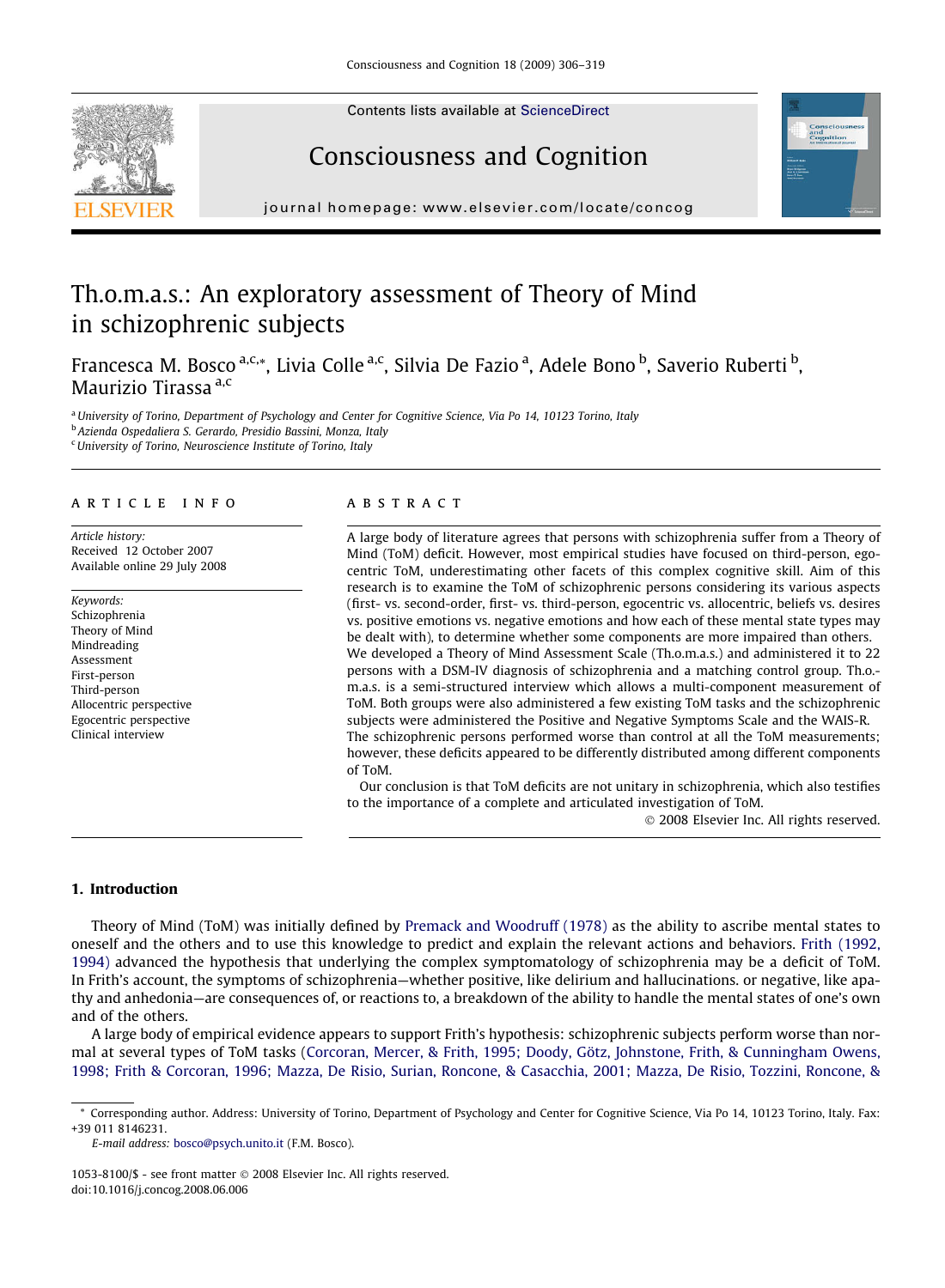[Casacchia, 2003; Pickup & Frith, 2001](#page-12-0)). [Langdon \(2003\)](#page-13-0) classified the mentalizing tasks to which persons with schizophrenia tend to perform poorly into six types, according to whether they require comprehending false belief and deception stories ([Doody et al., 1998; Drury, Robinson, & Birchwood, 1998\)](#page-12-0), appreciating visual jokes [\(Corcoran, Cahill, & Frith, 1997](#page-12-0)), inferring the intentions of characters in comic strips ([Sarfati & Hardy-Baylé, 1999; Sarfati, Hardy-Baylé, Besche, & Widlöcher, 1997](#page-13-0)), inferring complex mental states from facial expressions [\(Brüne, 2005a; Kington, Jones, Watt, Hopkin, & Williams, 2000](#page-12-0)), sequencing picture card stories that require inferring false beliefs (Brüne, 2003; Langdon, Coltheart, Ward, & Catts, 2001, 2002; Langdon et al., 1997), and comprehending non-literal speech acts [\(Corcoran et al., 1995; Drury et al., 1998; Langdon](#page-12-0) [et al., 2002; Mitchley, Barber, Gray, Brooks, & Livingstone, 1998](#page-12-0)). To such list can be added the recognition of mental states from close-up photographs of a person's eyes, a task originally created by [Baron-Cohen, Wheelwright, Hill, Raste, and Plumb](#page-12-0) [\(2001\)](#page-12-0) to which schizophrenic subjects perform as poorly ([Irani et al., 2006](#page-13-0)).

The impairment of social cognition in schizophrenia appears to be unrelated to IQ or to the performance at non-social cognitive tasks [\(Penn, Corrigan, Bentall, Racenstein, & Newman, 1997](#page-13-0)). Therefore, it is better viewed as a specific facet of the symptomatology of the disease than as a consequence of a general cognitive damage [\(Brüne, 2005b](#page-12-0)).

However, the precise nature of the ToM deficit in schizophrenia is still unclear. While the patients with negative symptoms and those with thought disorder tend to perform poorly at ToM tasks, other results appear equivocal. For example, patients with paranoid delusions do ascribe intentions to others, the problem being that they often ascribe the wrong ones ([Blakemore, Sarfati, Bazin, & Decety, 2003; Frith, 2004](#page-12-0)), which lets one think that the problem with their ToM is more a malfunction than an actual breakdown.

Also interestingly, these deficits are not homogeneous: different results may be obtained when different components or sub-skills of ToM are investigated in persons with schizophrenia. [Mazza et al. \(2001\)](#page-13-0), for example, found the performance of these subjects at first-order ToM tests ([Wimmer & Perner, 1983\)](#page-13-0) to be better than that at second-order ones [\(Perner &](#page-13-0) [Wimmer, 1985](#page-13-0)). The difference between the two types of task is that success in the former requires to understand a character's belief about a state of the world, while success in the latter requires to ascribe nested mental states, that is to understand a character's belief about the beliefs of another character, which turns out to be more difficult.

The distinction between first- and second-order ToM reasoning is not the only important one. Recent theoretical studies argued that ToM has a complex nature that cannot be reduced to an on–off or an all-or-nothing functioning ([Tirassa, Bosco, &](#page-13-0) [Colle, 2006a\)](#page-13-0) and pointed to the possibility of decomposing it into different aspects or components. [Nichols and Stich \(2002\)](#page-13-0) argued that understanding the first- and the third-persons are different activities that are mediated by different processes and recruit knowledge of different types.

Because most tests of ToM focus on the third-person, the functioning of the first-person in schizophrenia is substantially less known. However, a study by [Gambini, Barbieri, and Scarone \(2004\)](#page-13-0) supports the idea that the abilities to mentalize in the first- and in the third-person should be kept distinct. These authors found that, during interviews concerning their delusions, some schizophrenic subjects can gain insight into their own mental states when the perspective is shifted from the first- to the third-person. A different kind of evidence was provided by an fMRI study conducted by [Vogeley et al. \(2001\)](#page-13-0), who found different patterns of brain activation in different lobes as healthy subjects took the first- or the third-person perspective.

Another distinction, orthogonal to that between first- and third-person ToM, is that between egocentrism and allocentrism [\(Frith & de Vignemont, 2005](#page-12-0)). In the egocentric perspective, the others are represented in relation to the self, while in the allocentric perspective the others' mental states are represented independently from the self. Again, however, there is no empirical test of this distinction.

To sum up, there is a wide agreement in the literature that ToM is more complex than a monolithic, all-or-nothing function that just turns on and off whenever necessary and functions as whole. Yet, to date there is no single test for its assessment which be able to yield, within a unitary framework, specific and comparable measures along the first- vs. second-order, the first- vs. third-person, and the egocentrism vs. allocentrism dimensions.

For this reason we developed a new instrument, the Theory of Mind Assessment Scale (Th.o.m.a.s.: [Bosco, Colle, Pecorara,](#page-12-0) [& Tirassa, 2006](#page-12-0)), which adopts a unitary methodology to investigate different ToM abilities, thus providing more complete, detailed, and comparable profiles of this elusive function. We administered Th.o.m.a.s. to a group of schizophrenic subjects; we expected their ToM abilities to be damaged, but we also wished to investigate in detail whether specific components or sub-skills were less impaired than another.

In the next section, we will describe the ToM Assessment Scale and the hypotheses it allowed to generate; then, we will report the empirical data obtained from its administration to a group of 22 persons suffering from schizophrenia and a matching control group.

#### 2. The Theory of Mind Assessment Scale (Th.o.m.a.s.)

Th.o.m.a.s. is a semi-structured interview aimed at assessing a subject's theory of the mind. It consists of 39 open-ended questions that leave the interviewee free to express and articulate her thought. When they are not provided spontaneously by the interviewee, the interviewer may specifically ask for real-world examples to enrich and contextualize the answer.

Differently from most other instruments for the study of mentalization, where a subject's ToM is appraised based on her performance at predefined tasks, Th.o.m.a.s. is a direct inquiry, where the subject is invited to express her understanding of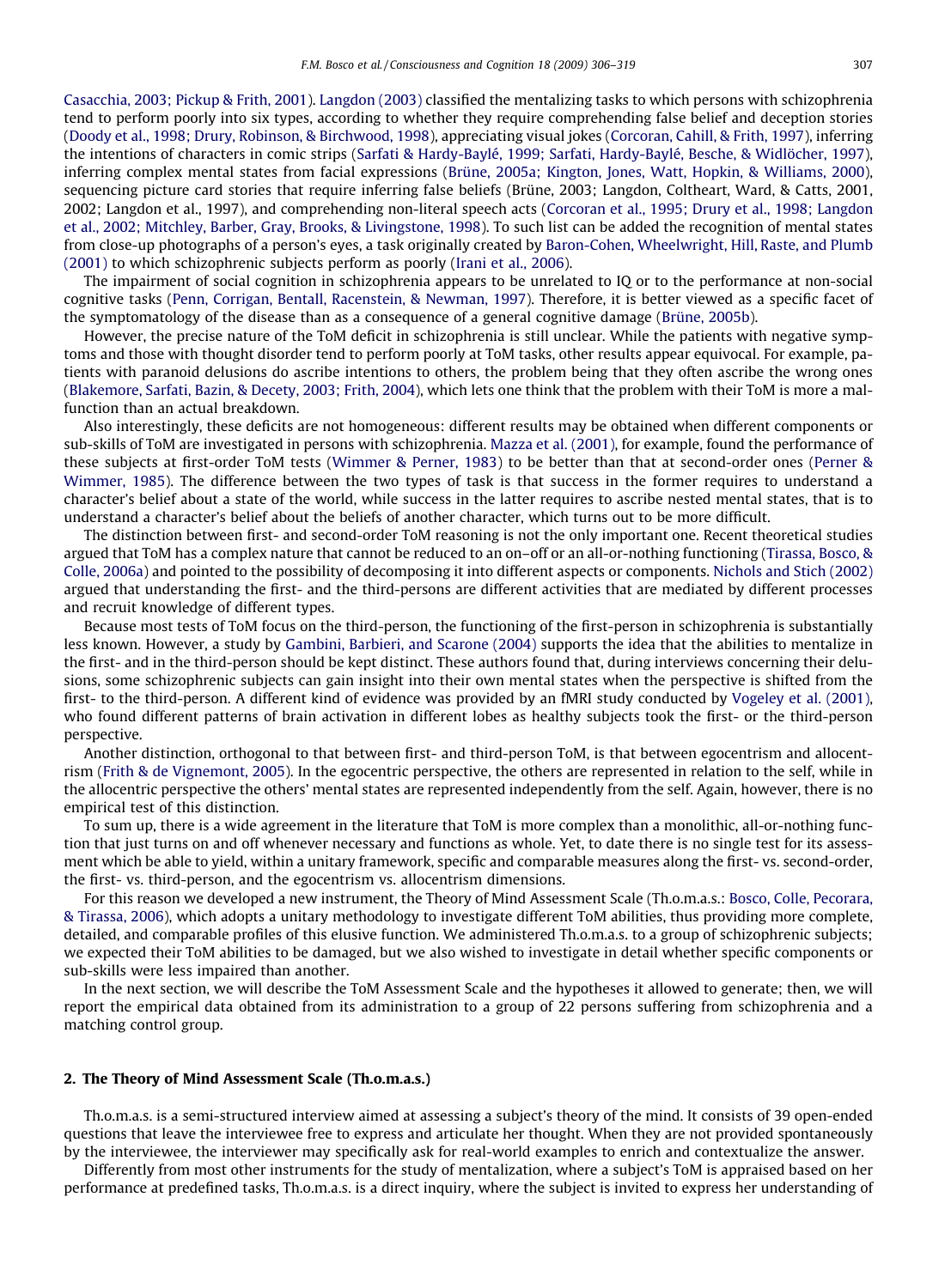mental states, both of her own and of the others. Beside what has been discussed in the previous section, another major reason why Th.o.m.a.s. has such structure is the standpoint that we adopt in the ongoing theoretical discussion concerning the very nature and ''functioning" of ToM. In brief, the problem is whether ToM consists of an explicit, formal, substantially linguistic form of reasoning or also (or only) of other, less theorematic and less local activities [\(Gallagher, 2001; Gallagher &](#page-12-0) [Hutto, 2008; Zahavi, 2005](#page-12-0)).

There is no space to discuss the issue here, nor is it the focus of this paper (but see [Tirassa & Bosco, 2008; Tirassa, Bosco, &](#page-13-0) [Colle, 2006b](#page-13-0)). We have little doubt that, as humans, we can engage in highly complex ToM reasoning when we need or want to, as it happens when a general attempts to foresee and understand what his opponent's strategies will be on the battlefield; yet, there can be as little doubt that we do not explicitly represent and reason about the mental states of anybody who happens to smile and say hello to us or to be drinking a double whiskey in the bar where we are eating a sandwich. In the latter cases, we are not making any theory about the other's mental states (or even about those of our own), and we may hardly ever notice that there is a social activity going on in which we are immersed. Yet, our mental activities are not devoid of a social, mentalizing flavor—our observations of or actions toward these individuals are fully informed by our comprehension that the former is treating us gently, and that the latter is a thirsty customer of the bar. This is why we are ready to smile and shake hands with the one, or to understand why the other is beginning to mutter about having lost a job and a spouse.

Th.o.m.a.s. builds on the idea that the human mentalizing abilities are basically a way to look at the world, a background which informs our whole social life and against which more explicit, theory-driven reasoning episodes become possible and meaningful. We felt that an interview would be more appropriate to let such worldview emerge, without focusing too much on the more formal, theorematic activities that may or may not be employed moment by moment by an individual, particularly one with a mental problem.

The interview is originally in Italian. The questions of which it is composed (see Appendix A) are organized along four scales, each focusing on one of the knowledge domains in which a person's ToM may manifest itself.

- Scale A, I–Me. It investigates the interviewee's knowledge of her own mental states. The viewpoint of the questions is centered on the interviewee (I) reflecting on her own mental states (Me), (e.g., ''Do you ever experience emotions that make you feel good?"). This scale investigates first-person ToM in an egocentric perspective.
- Scale B, Other–Self. It investigates the knowledge that, according to the interviewee, the other persons have of their own mental states, independently of the subject's perspective. The viewpoint of the questions is centered on the other persons (Other) reflecting on their own mental states (Self), (e.g., ''Do the others try to fulfill their wishes?"). This scale investigates third-person ToM in an allocentric perspective.
- Scale C, I–Other. It investigates the interviewee's knowledge of the mental states of other persons. The viewpoint of the questions is centered on the interviewee (I) reflecting on the others' mental states (Other) (e.g., "Do you notice it when the others feel good?"). This scale is similar to scale B in that they both investigate third-person ToM; however, while the perspective there is centered on the other, here it is centered on the interviewee. In other words, here the subject is asked to take an egocentric perspective.
- Scale D, Other–Me. It investigates the knowledge that, from the interviewee's point of view, the others have of her mental states. The viewpoint of the questions is centered on the other persons (Other) reflecting on the mental states of the interviewee (Me) (e.g., ''Do the others notice it when you feel good?"). This scale can be compared with a second-order ToM task, in that the abstract form of the questions is: ''What do you think that the others think that you think?".

Each scale is divided into three subscales that, respectively, explore the dimensions of Awareness, Relation and Realization of mental states:

- Awareness. It investigates the interviewee's ability to perceive and differentiate beliefs, desires and emotions in herself and in the others. Recognizing different types of mental states is a necessary precondition of understanding their links and causal relations with one another and with the external world.
- Relation. It investigates the interviewee's ability to recognize causal relations between different mental states and between them and the resulting behaviors. For example: ''When you feel bad, do you feel you understand why?". Being capable to connect and to integrate different mental states and to understand their reciprocal relations and bi-directional connections with perceptions and actions is necessary to draw up an explanatory theory of the mind and of the social world.
- Realization. It investigates the interviewee's ability to adopt effective strategies to achieve a desired state. For example: ''Do you succeed in getting what you want? How?". To act adaptively requires not only to have a theory of the causal relations between mental states and between the mental states and the world, but also to know how to use this knowledge to appropriately and successfully affect the mental states and the behavior of one's own and of the others.

Based on current theorizing on the most important types of mental states that an agent's cognitive architecture has to comprise ([Tirassa, 1999; Tirassa & Bosco, 2008\)](#page-13-0), the questions focus on the interviewee's perspectives on epistemic states (knowledge, beliefs and so on), volitional states (desires, intentions and so on) and positive and negative emotions.

In a graphic representation of the structure of the interview (see [Appendix B](#page-10-0)), the four scales and their subscales are the columns of a table whose rows represent the types of mental states investigated. Thus, each cell of the table represents a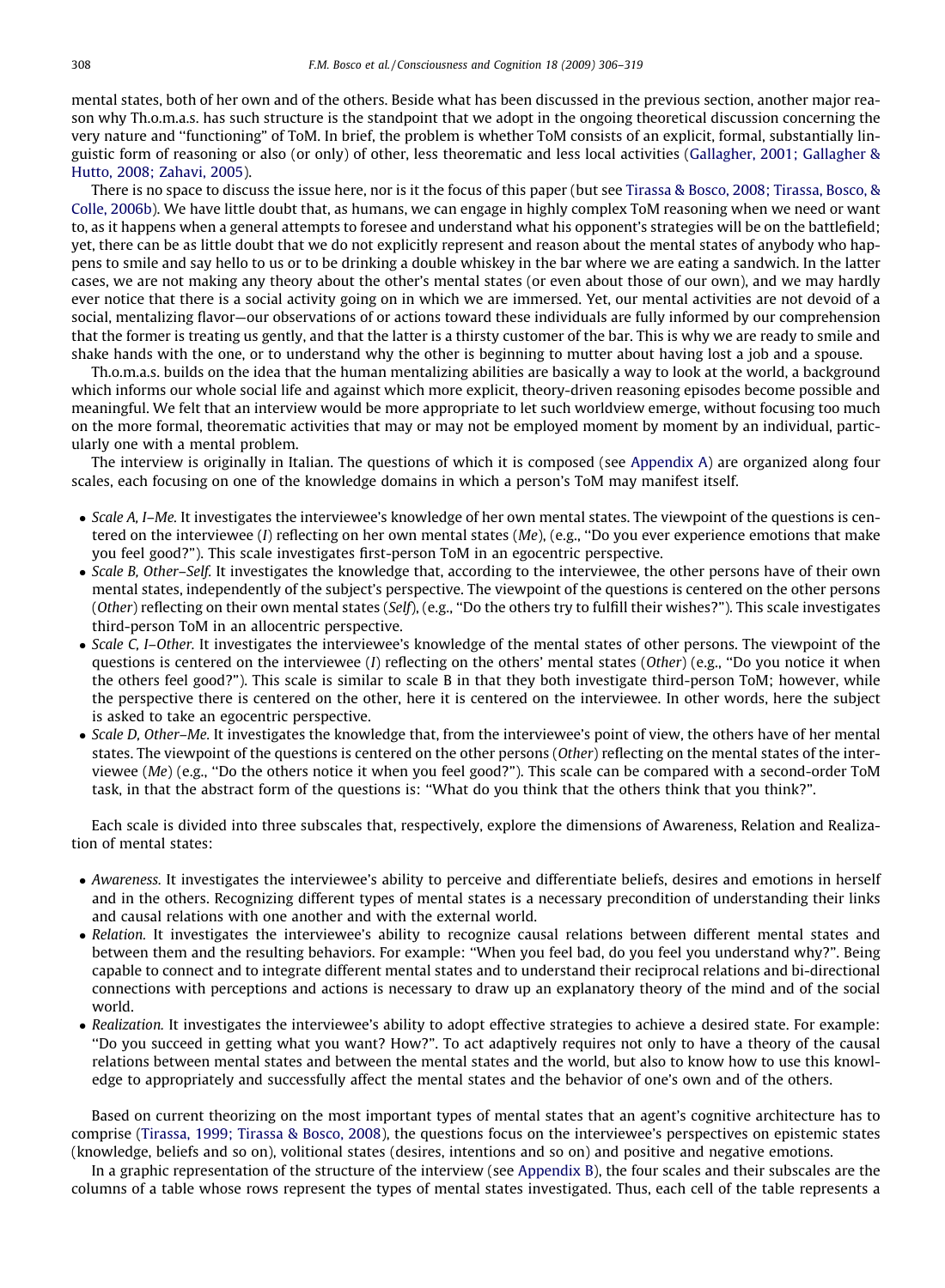specific intersection of two of the dimensions that the interview considers. Each question in its turn refers to a specific cell of the table, that is it encourages the interviewee to express her understanding of the relevant aspect of the activities of the mind.

For example, question [1]: ''Do you happen to experience emotions that make you feel good?" explores the ability to identify one's own positive emotions (dimensions investigated: Awareness and Positive emotions). Question [7]: ''Do you happen to have wishes, and know what you want?" encourages the interviewee to express her awareness of her own desires (dimensions investigated: Awareness and Desires). Analogous considerations can be made for each question. This structure is replicated for all four scales. Wherever appropriate, the interviewee is asked to provide one or more episodic examples.

In line with the current literature, we expected the schizophrenic subjects to show an impaired ToM when compared with control. However, we expected some aspects of their ToM to be better preserved than others. In particular, their score at scale A (I–Me), which assesses first-person ToM, may significantly differ from that at scale B (Other–Self), which evaluates third-person ToM.

We also investigated possible differences in the subjects' performance at scales B (Other–Self) and C (I–Other): both investigate third-person ToM, but the former takes an allocentric perspective and the latter an egocentric one.

Finally, we investigated possible differences between scales A, B, and C, which investigate first-order ToM, and scale D, which investigates second-order ToM.

## 3. Methods

#### 3.1. Participants

Twenty-two persons with a diagnosis of schizophrenia according to the DSM-IV [\(APA, 1994](#page-12-0)) helped us to collect the present data. All participants were outpatients of the San Gerardo Hospital of Monza (Psychosocial Center of Besana Brianza). All participants were native speakers of Italian. None was acutely or florid psychotic: all were tested in their chronic phase. The DSM-IV sub-types were so distributed: paranoid (11 subjects), undifferentiated (4 subjects), disorganized (3 subjects), residual (4 subjects). The subjects were receiving medication: 9 received typical medicine (haloperidol and methotrimeprazine, a.k.a. levomepromazine), 11 atypical (clozapine, quetiapine, risperidone and olanzapine), 2 both typical and atypical. The mean of illness onset was 25.86 years (standard deviation— $SD = 6.18$ ) and the mean duration of illness was 13.73 ( $SD = 6.47$ ).

Inclusion criterion for schizophrenic subjects was IQ > 70, evaluated with the WAIS-R<sup>1</sup>; their mean IQ was 90 ± 15. The symptomatology of the schizophrenic subjects at the time of testing was investigated with the Positive and Negative Syndrome Scale (PANSS: [Kay, Fiszbein, & Opler, 1987\)](#page-13-0). It consists of 30 items subdivided into three scales: one for positive symptoms (7 items), one for negative symptoms (7 items) and a general psychopathology scale (16 items); each item is assessed on a 7-points scale ranging from "absent" (1) to "extremely serious" (7). The subjects' mean scores were: Negative symptoms 25.86 ( $SD = 6.18$ ), Positive symptoms 7.5 ( $SD = 4.65$ ), General symptoms 45.00 ( $SD = 12.47$ ).

A control group of healthy persons was also included in the study. The two groups were matched for sex (schizophrenic subjects: 12 females, 10 males; controls: 12 females, 10 males), age (schizophrenic subjects: mean = 39.59 ± 9.51; controls: mean =  $38.5 \pm 9.8$ ), and years of formal education (schizophrenic subjects: mean =  $10.4 \pm 3.35$ ; controls: mean =  $10.18 \pm 3.06$ ).

Exclusion criteria for both schizophrenic subjects and controls included an anamnesis of neurological or neuropsychological disease, leucotomy, head injury, and substance or alcohol abuse (both defined as per DSM-IV).

#### 3.2. Materials and procedures

In addition to Th.o.m.a.s., the following ToM tests were administered in vivo to both the schizophrenic subjects and the controls.

Sally and Ann ([Baron-Cohen, Leslie, & Frith, 1985](#page-12-0)). The experimenter, holding a doll named Sally and one named Ann, says: ''Sally places her ball in the basket and leaves the scene. Ann moves the ball from the basket to the box". While speaking, the experimenter acts out the corresponding gestures and then asks the subject: ''When Sally comes back, where will she think her ball is?"

Smarties modified (cigarettes). This is a modified version [\(Pickup & Frith, 2001\)](#page-13-0) of the original Smarties task ([Perner,](#page-13-0) [Leekam, & Wimmer, 1987\)](#page-13-0). The experimenter shows the subject a cigarette pack and asks: ''What is inside this?". Of course the subject answers: ''Cigarettes". The experimenter then opens the pack, shows that it contains pencils instead, closes it again and asks: ''When the nurse enters, what will she think is inside?"

Strange Stories ([Happé, Brownell, & Winner, 1999](#page-13-0)). We presented a selection of six Strange Stories, excluding those that require the comprehension of communicative acts like metaphors and irony. An example is the following story: ''A burglar who has just robbed a shop is making his getaway. As he is running home, a policeman on his beat sees him drop his glove. He doesn't know the man is a burglar, he just wants to tell him he dropped his glove. But when the policeman shouts out to the burglar, 'Hey, you! Stop', the burglar turns round, sees the policeman and gives himself up. He puts his hands up and

 $<sup>1</sup>$  We administered the full version of WAIS-R, adapted and standardized for Italian persons.</sup>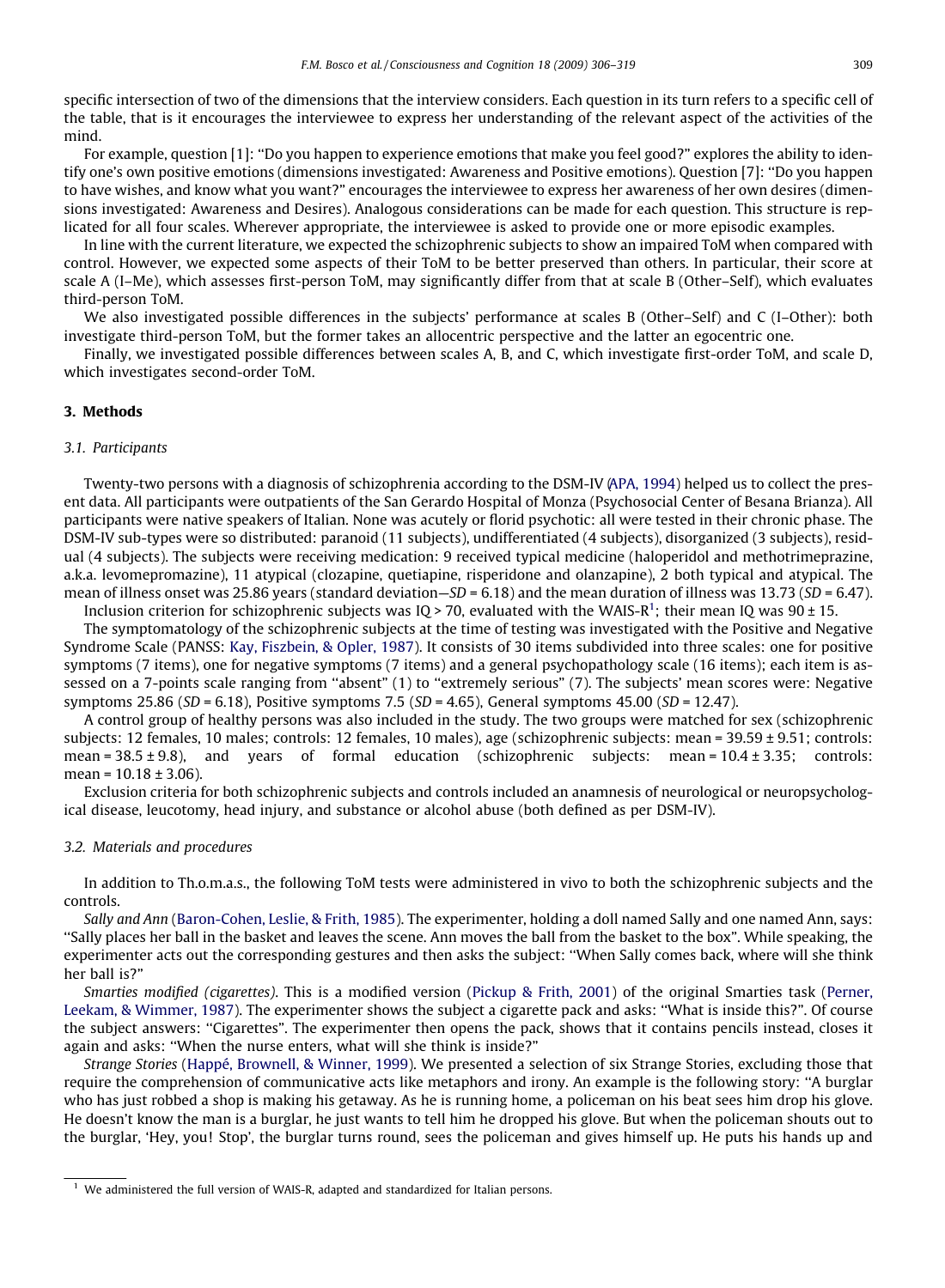<span id="page-4-0"></span>

Fig. 1. Schizophrenics vs. controls: mean total scores at Th.o.m.a.s. and mean scores at the individual scales (range: 0-4) with standard error bars.

admits that he did the break-in at the local shop." The subject is asked: ''Why did the burglar do that?" A correct interpretation of the situation requires to assess the burglar's mental state and to realize that he misunderstood the policeman's intention, which was to give back the glove.

With the authorization of the interviewees, all Th.o.m.a.s. interviews (subjects and controls) were tape-recorded and then transcribed.<sup>2</sup> The transcriptions were rated by two independent judges, who had not participated to the interviewing phase and were blind to whether each person whose answers they were coding belonged to the experimental or the control group.

Each judge was asked to assign each answer a score from 0 to 4, according to the given rating criteria (see Appendix C), and to insert it in the relevant cell of the correction grid (see [Appendix B](#page-10-0)).

The two judges reached a significant level of inter-reliability on their first judgments of the schizophrenic subjects' and the control subjects' answers, considered separately, both considering the total Th.o.m.a.s. scores (Correlation Coefficient: correlation ranging from .83 to .86,  $p < .001$ ) and each subscale (Correlation Coefficient: correlation ranging from .81 to .91,  $p < .001$ ). For the final score assignment they discussed each item upon which they disagreed until a full agreement was reached.

The two judges also scored the other ToM tests, following the relevant criteria available in the literature, assigning 0 to each incorrect answer and 1 to each correct one.

#### 4. Results

# 4.1. Between-groups differences

Fig. 1 shows the mean scores for the schizophrenic subjects and the controls to each Th.o.m.a.s. scale. We performed an ANOVA with two levels on between factors (subject group: subjects vs. controls) and four levels on within factors (scale type: A, I–Me; B, Other–Self; C, Me–Other; D, Other–Me). As expected, there was a significant main effect of subject group  $(F_{1,38} = 5.09, p < .001)$  and a main effect of scale type  $(F_{3,114} = 8.55, p < .001)$ . Fig. 1 reveals that the subjects performed worse than the controls at all scale types. The interaction between subjects and scale type was not significant.

[Fig. 2](#page-5-0) shows the mean scores for the schizophrenic subjects and the controls to each Th.o.m.a.s. subscale. We performed an ANOVA with two levels on between factors (subject group: subjects vs. controls) and three levels on within subjects factors (subscale type: Awareness, Relation, Realization). Again as expected, there was a significant main effect of subject group  $(F_{1,38} = 34.90, p < .001)$  and a main effect of subscale type  $(F_{2,76} = 5.71, p = .0049)$ . [Fig. 2](#page-5-0) reveals that the subjects performed worse that the controls at all subscale types. The interaction between subject and subscale type was significant too  $(F_{2,76} = 5.72, p = .015).$ 

[Fig. 3](#page-5-0) shows the mean scores for the schizophrenic subjects and the controls to each Th.o.m.a.s. dimension. We performed an ANOVA with two levels on between factors (subject group: subjects vs. controls) and four levels on within subjects factors (dimension type: Desires, Beliefs, Positive emotions, Negative emotions). Again as expected, there was a significant main effect of subject group ( $F_{1,38}$  = 36.17, p < .001) and a main effect of dimension type ( $F_{3,114}$  = 5.37, p = .0017). [Fig. 3](#page-5-0) reveals that the subjects performed worse than controls at all dimension types. The interaction between subjects and dimension type was not significant.

Finally, the overall performance at the conventional ToM tasks was 69% of correct answers for the subjects and 95% for the controls; as expected, this difference was significant (T test:  $t = 3.75$ ,  $p = .0012$ ).

 $2\degree$  Technical problems occurred in recording part of two subjects' interview. These data are traited as missing values.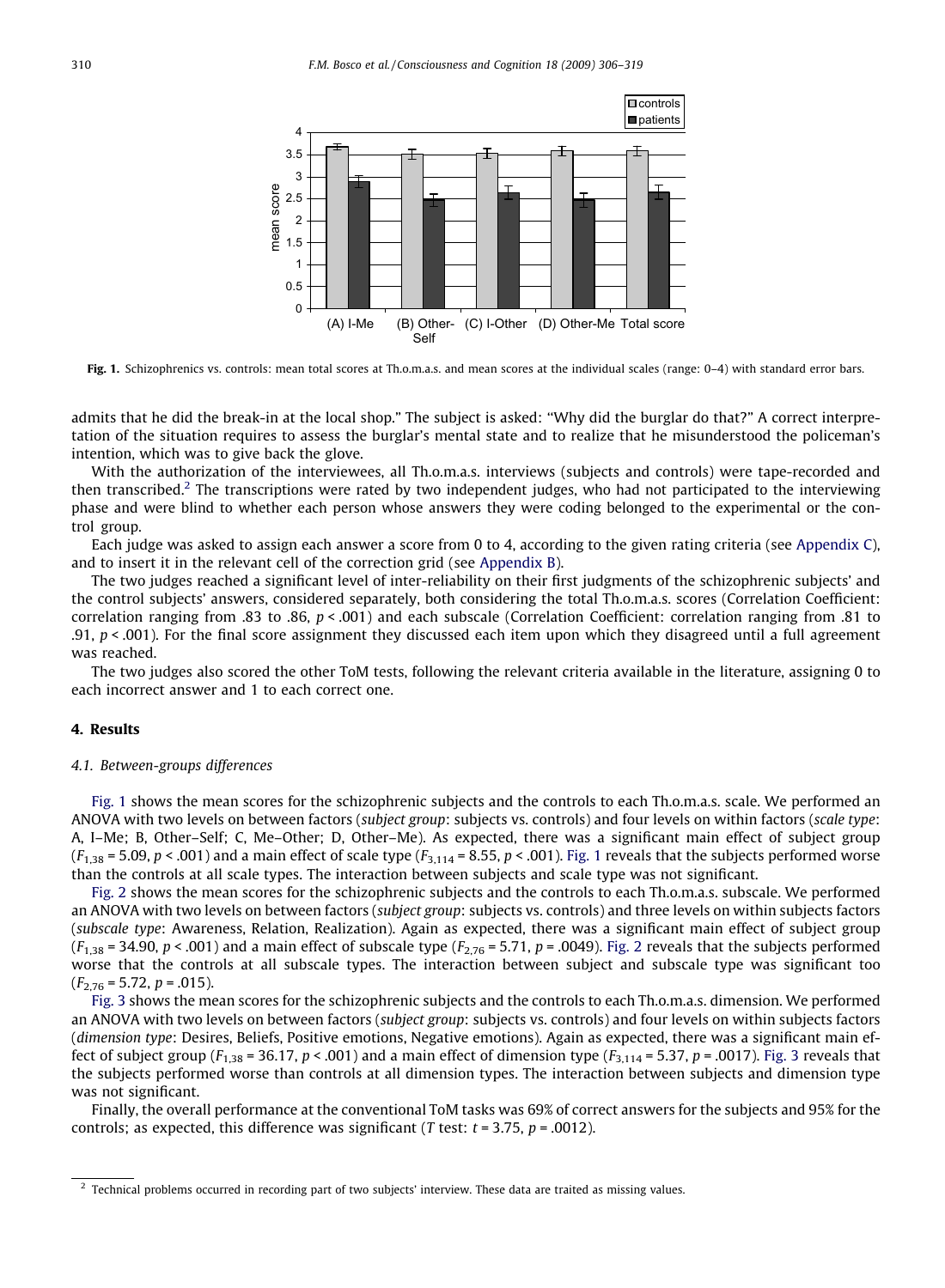<span id="page-5-0"></span>

Fig. 2. Schizophrenics vs. controls: mean total scores at Th.o.m.a.s. and at the individual subscales (range: 0-4) with standard error bars.



Fig. 3. Schizophrenics vs. controls: mean total scores at Th.o.m.a.s. and at the four dimensions (range: 0-4) with standard error bars.

#### 4.2. Schizophrenic subjects' performance at Th.o.m.a.s

Focusing on the schizophrenics' performance at Th.o.m.a.s., we conducted a within subjects ANOVA with four levels on within subjects factors (scale type: A, I–Me; B, Other–Self; C, Me–Other; D, Other–Me). We found significant differences between the schizophrenics' mean scores at the four individual scales ( $F_{3,57}$  = 5.95, p = .001, see [Fig. 1\)](#page-4-0). In particular, as expected, post hoc pairwise comparison (Bonferroni corrected: p ranging from  $p = .027$  to  $p = .028$ ) revealed that the subjects scored higher at scale A (I–Me), which assesses first-person ToM, than at all the other three scales: B (Other–Self) and C (Me–Other), both of which assess third-person ToM, and D (Other–Me), which assesses ToM with a second-level inference. No significant differences existed between the latter three scales.

We also conducted a within subjects ANOVA with three levels on within subjects factors (subscale type: Awareness, Relation, Realization) that revealed a significant difference between the schizophrenics' total mean performance at the three subscales ( $F_{2,38}$  = 6.64, p = .003) (see Fig. 2). In particular, post hoc pairwise comparisons revealed that the subjects scored higher at the Awareness subscale than at the Relation subscale (Bonferroni corrected: p < .001), while there was no significant difference between the others.

For explorative purposes, we investigated whether differences existed between the schizophrenic subjects' total mean performance at the four dimensions (Beliefs, Desires, Positive emotions, Negative emotions) but found none (within subjects ANOVA:  $F_{3,57}$  = 2.72, p = .053) (see Fig. 3).

#### 4.3. Correlations within the schizophrenics' group

We investigated the correlations between the schizophrenics subjects' scores at Th.o.m.a.s. and at the conventional ToM tests, finding that there existed both with the Th.o.m.a.s. total score (Correlation = .54, p = .013) and with scales A, B, and C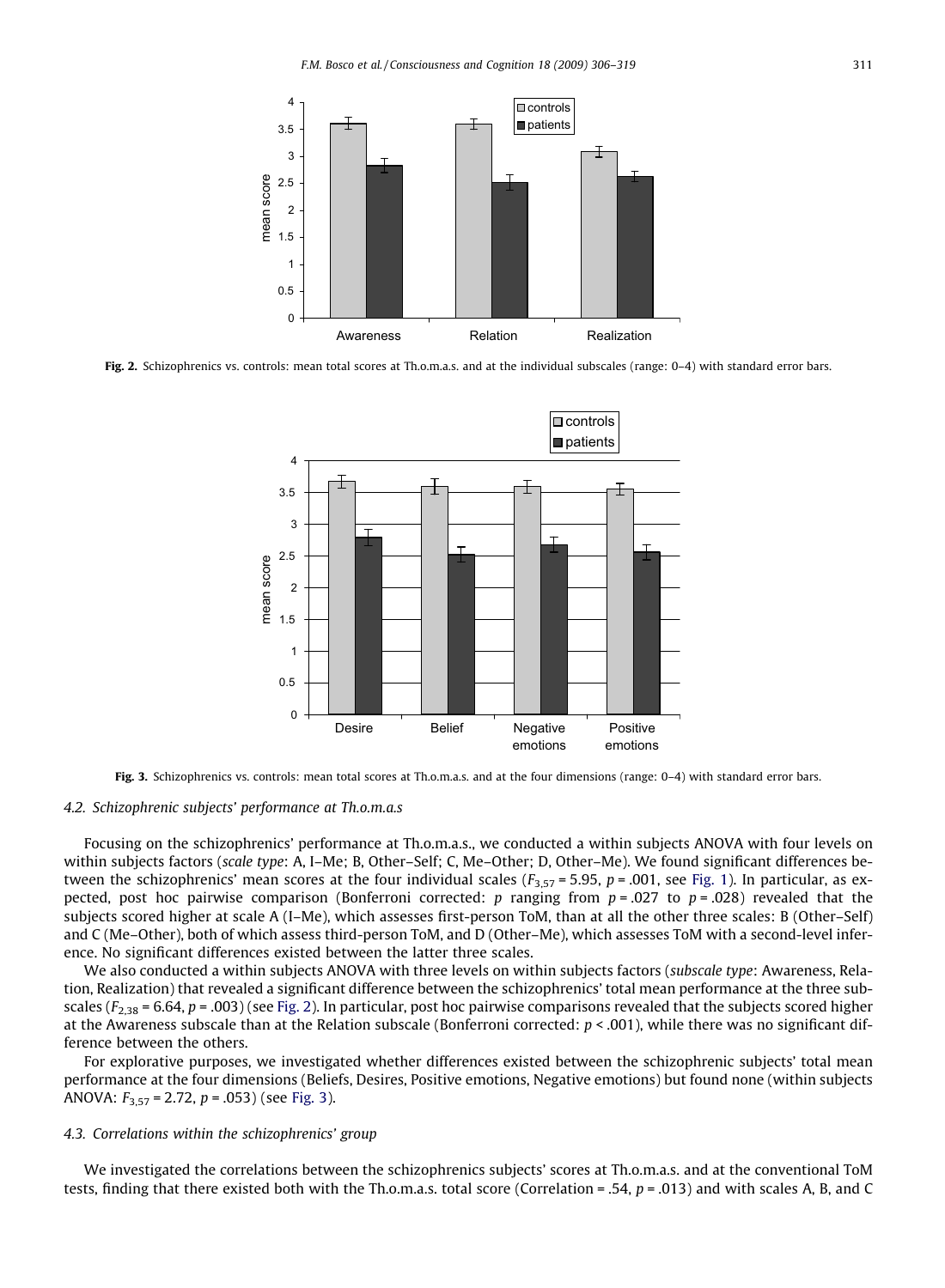#### Table 1

Schizophrenic patients correlations between Th.o.m.a.s. and IQ, PANSS, ToM tasks (Correlation Coefficient)

| <b>PANSS</b>       | Th.o.m.a.s. scales                    |                  |       |                                                    |        |                                           |         |                                           | Total 4 scales |                  |
|--------------------|---------------------------------------|------------------|-------|----------------------------------------------------|--------|-------------------------------------------|---------|-------------------------------------------|----------------|------------------|
|                    | A I-Me<br>first-person,<br>egocentric |                  |       | <b>B</b> Other-Self<br>third-person<br>allocentric |        | C Me-Other<br>third-person<br>allocentric |         | D Other-Me<br>third-person<br>allocentric |                |                  |
|                    | Corr.                                 | $\boldsymbol{p}$ | Corr. | p                                                  | Corr.  | $\boldsymbol{p}$                          | Corr.   | $\boldsymbol{p}$                          | Corr.          | $\boldsymbol{p}$ |
| Negative symptoms  | $-.86$                                | < 0.001          | $-84$ | < 0.001                                            | $-.85$ | < 0.001                                   | $-.65.$ | .001                                      | $-.87$         | < 0.001          |
| Positive symptoms  | $-.47$                                | .02              | $-13$ | n.s.                                               | $-.48$ | .02                                       | $-.28$  | n.s.                                      | $-.45$         | .047             |
| General symptoms   | $-.50$                                | .016             | $-43$ | .04                                                | $-.63$ | .002                                      | $-.45$  | n.s                                       | .62            | .003             |
| ΟI                 | .26                                   | n.s.             | .48   | .02                                                | .59    | .005                                      | .69     | .0004                                     | .57            | .007             |
| Years of education | .22                                   | n.s.             | .26   | n.s.                                               | .39    | n.s.                                      | .54     | .01                                       | .40            | n.s.             |
| ToM tasks (total)  | .52                                   | .013             | .45   | .033                                               | .65    | .0013                                     | .41     | n.s.                                      | .54            | .013             |

(Correlation: ranging from .045 to .065, p ranging from .0013 to .033). No correlation was instead found with scale D (Correlation = .41,  $p = .073$ ) (see Table 1).

We also found a correlation between the schizophrenic subjects' IQ and their mean scores both at Th.o.m.a.s. total (Correlation = 57,  $p$  = .0072) and at scales B, C and D (Correlation ranging from .48 to .70, p ranging from .02 to .0004), while none was found with scale A (Correlation = .27,  $p = .23$ ).

We ruled out a correlation between the schizophrenic subjects' years of education and their mean scores at either Th.o. m.a.s. total and at scales A, B, and C (Correlation ranging from .22 to 40, p ranging from .07 to .32), with the exception of scale D (Correlation = .53,  $p = .014$ ).

Finally, we correlated the PANSS score and the Th.o.m.a.s. score: significant correlations are reported in Table 1.

#### 5. Conclusions

The Theory of Mind Assessment Scale (Th.o.m.a.s.) is meant to provide a more articulated and thorough investigation of ToM than those available in the literature. It provides specific and comparable measures of ToM within a unitary framework, taking into account the distinctions between first- and second-order, between the first- and the third-person, between the egocentric and the allocentric perspective, and between different types of mental states and how each of them may be dealt with. In addition, it provides a direct inquiry of how the interviewee views her capability to understand and deal with her own mental states and those of the others.

In line with [Frith \(1992\)](#page-12-0) hypotheses, we found an impaired ToM to be associated with schizophrenia. The global Th.o.m.a.s. score of the schizophrenic subjects we examined was worse than control, as was their performance at each of the four scales (A, B, C and D), at each of the three subscales (Awareness, Relation, and Realization), and at each of the four types of mental state assessed (Beliefs, Desires, Positive emotions, and Negative emotions). Globally, our results are aligned with the literature, showing a ToM deficit in schizophrenia (for overviews see [Casacchia, Mazza, & Roncone,2004; Harrington, Siegert, & McClure, 2005](#page-12-0)).

However, in line with our hypothesis, we found that schizophrenic subjects show a variegated performance to questions that, albeit conceived and formulated in similar ways and within a unitary framework, involve different aspects of ToM: some ToM abilities, however impaired with respect to controls, turned out to be better preserved than others: on the average, schizophrenic subjects scored higher at scale A, which assesses first-person ToM, than at scales B and C, which assess third-person ToM. They scored equally at the latter two, which means that their performance did not differ whether the questions concerning third-person ToM took an allocentric (scale B) or an egocentric (scale C) perspective. This supports the ideas that first-person ToM is better preserved in schizophrenia than third-person ToM and that there are no significant differences in this respect between egocentric and allocentric perspective.

Whether humans are better at reasoning in the first- or in the third-person is a current matter of hot debate. Our results support hypothesis [Goldman \(1993\)](#page-13-0) that they can better reason about their own mental states than about those of the others.

Other researchers, however, argue in favor of the opposite view (e.g., [Gopnik, 1993](#page-13-0)). On interviewing schizophrenics about their delusions, [Gambini et al. \(2004\)](#page-13-0) found that they performed better at the third-person than at the first. The relevant questions were ''Do you really think that what you just told me is real? Do you have any doubt about it?" or ''If you were me, would you consider reasonable what you just told me? If someone else told you what you just told me, would you believe them?" However, the better performance at the latter questions than at the former could be explained by the subjects' experience that doctors, family members and, in general, the other persons do not consider their delusions plausible or reasonable, rather than by a truly better capability of reasoning about the others' mind.

Further research thus appears to be needed regarding first- vs. third-person ToM.

Finally, the schizophrenic subjects performed at scale D worse than at scale A: this is not surprising, because the latter requires a first-order inference while the former requires a second-order one.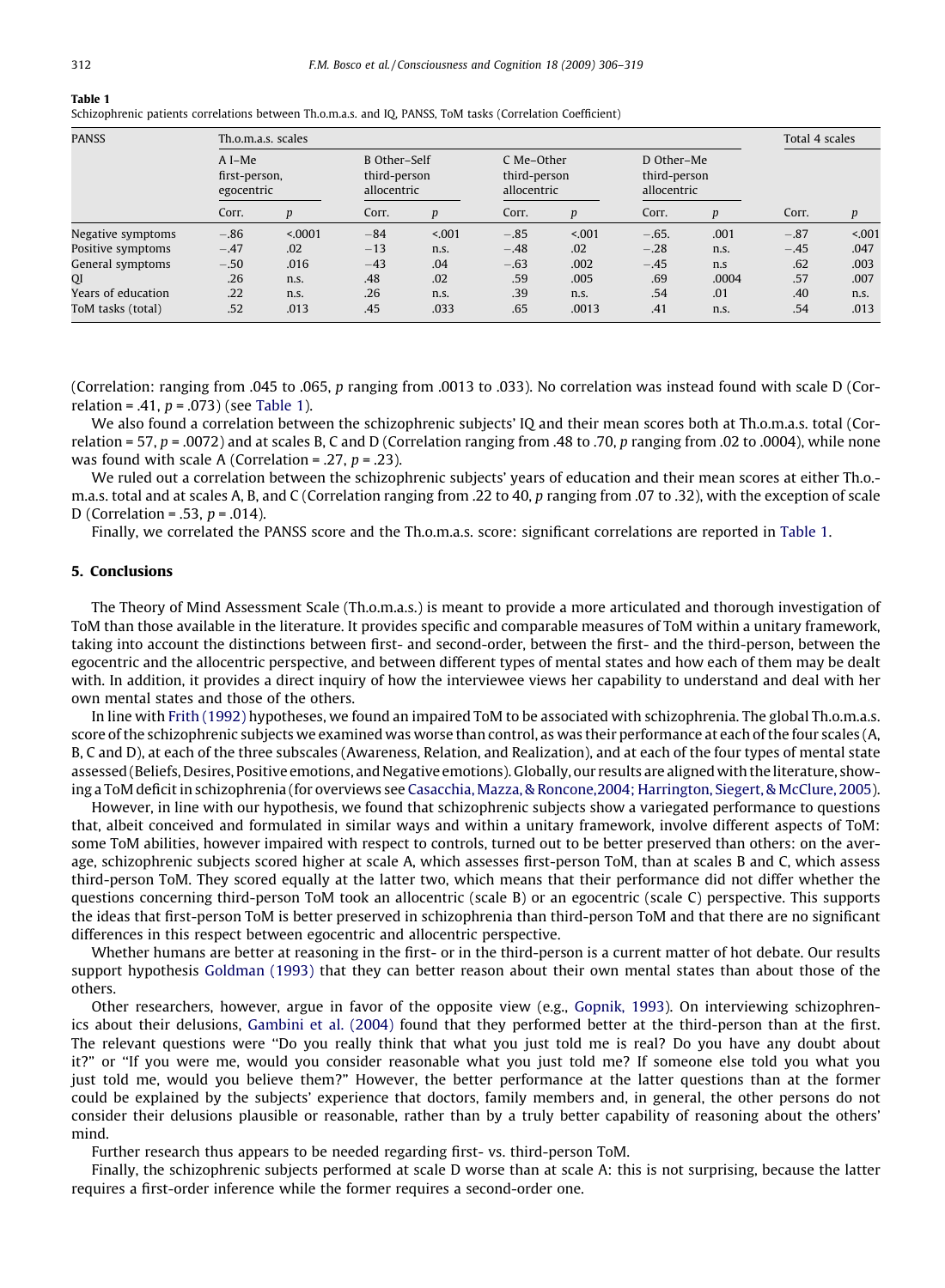As regards the three Th.o.m.a.s. subscales (Awareness, Relation, and Realization), the schizophrenic subjects' mean performance at the Awareness subscale is significantly higher than that at the Relation subscale. This suggests that, at least limitedly to our experimental paradigm, their ability to be aware of and reflect upon mental states is impaired—as shown by the comparison with the control group—but less than their ability to understand the causal links that mental states have with each other and with behavior. Reasonably, relation and realization appear to be more complex than the mere recognition of inner states. No significant difference emerged from the other comparisons between the subscales or from the comparison between the four mental states types explored (Beliefs, Desires, Positive emotions, and Negative emotions).

A significant correlation existed between standard ToM tests (Sally and Ann, Cigarettes, and Strange Stories) and both the overall Th.o.m.a.s. score and scales A, B and C. This correlation does not exist with scale D (Other–Me): this is not surprising because D assesses second-order ToM, which is not specifically investigated by any of the conventional ToM test we used. The schizophrenic subjects' IQ had a significant correlation both with the total Th.o.m.a.s. scores and with scales B (Other–

Self), C (I–Other), and D (Other–Me), but not A (I–Me), probably because the latter is the easiest.

The relation between ToM and IQ in schizophrenia has been investigated in the literature, but not with univocal results. [Doody et al. \(1998\)](#page-12-0) found that the schizophrenics' deficit in second-order ToM did not correlate with their IQ, while [Pickup](#page-13-0) [and Frith \(2001\)](#page-13-0) found a ToM impairment only in a second-order task and it was associated with low IQ. [Brüne \(2003\)](#page-12-0) found a correlation between the verbal IQ of schizophrenic subjects and their performance at ToM tasks; the correlation still existed when the IQ of the subjects and of the controls was matched. Generalizing from the literature, ToM performance appears to be affected, but not completely explained, by IQ [\(Garety & Freeman, 1999; Greig, Bryson, & Bell, 2004; Mitchley et](#page-13-0) [al., 1998](#page-13-0)).

In this regard, we also found that the education level of the schizophrenic subjects did not correlate with their global Th.o.m.a.s. score or with the scores at the individual scales, with the exception of scale D (Other–Me). Our instrument thus appears to reliably measure ToM capabilities and not education or intelligence. The correlation with scale D is probably due to the greater difficulty of the latter, which requires a second-order perspective and might therefore require intellectual skills beside ToM.

We then investigated the correlation between the subjects' scores at PANSS and at Th.o.m.a.s. The PANSS general psychopathology score correlated with the mean Th.o.m.a.s. total score and with each individual scale, with the exception of scale D. The PANSS scale of negative symptoms correlated negatively with both the total Th.o.m.a.s. score and each individual scale, while the scale of positive symptoms correlated significantly with the Th.o.m.a.s. total score and with scales A and C, but not B and D.

These results are in line with those of [Lysaker et al. \(2005\),](#page-13-0) who applied the Metacognition Assessment Scale—originally developed for the evaluation of mentalization during psychotherapy ([Semerari et al., 2003](#page-13-0))—to the narratives of schizophrenic persons, finding that depressed mood, a general symptom, correlated with their ability to understand their own mind (first-person). Emotional withdrawal, a negative symptom, correlated with their ability to understand both their own mind and that of the others, while hallucinations, a positive symptom, correlated with their ability to understand their own mind but not with their ability to understand that of the others. Our results concerning the correlation with the negative symptoms are also in line with [Langdon et al.\(1997, 2001\),](#page-13-0) who argued that the patients with prevailing negative symptoms are those whose ToM is impaired most severely.

On the whole, these results support the idea that positive and negative symptoms relate differently to different facets of ToM impairment.

A limitation of our study lies in the fact that we could not distinguish different sub-types of schizophrenic subjects so to explore whether their performances at Th.o.m.a.s. differ. Yet, according to the current literature different symptoms may relate to different ToM performances. In the same vein, it might be interesting to define the specific performance of each subtype of schizophrenia at the various Th.o.m.a.s. subscales and components.

Furthermore, studies in literature showed that schizophrenia is associated with deficits in communicative [\(Andreasen,](#page-12-0) [Grove, & Hoffman, 1985; Frith & Allen, 1988\)](#page-12-0), mnestic and executive functioning abilities (Bryson, Whelahan, & Bell, 2001; Oram, Geffen, Geffen, Kavanagh, & McGrath, 2005; Silver, Feldman, Bilker, & Gur, 2003; Stirling, Hellewell, & Hewitt, 1997). Further work could benefit from a more fine-grained assessment of these abilities, so to correlate a poor ToM performance with their possible impairment (see for example [Lysaker et al., 2005](#page-13-0)).

Overall, and given the complexity of the disorder investigated, we view this research as initial. Further, more in-depth examination is needed. However initial, though, our results show that ToM impairments may and do come in different types and degrees according to the domain considered: first- vs. third-person, first- vs. second-order, egocentric vs. allocentric, Awareness vs. Relation and Realization, etc. This appears to encourage this research direction to promote a more thorough understanding of this crucial and complex faculty and of its impairments.

#### Acknowledgments

We are grateful to Rossana Pecorara, Ph.D. for participating in the first phase of the research. We are also grateful to Nicoletta Castellino, Chiara Roboldi and Cristina Panigatti for their collaboration. This research has been supported by Fondazione Cassa di Risparmio di Torino, CRT Foundation, Italy.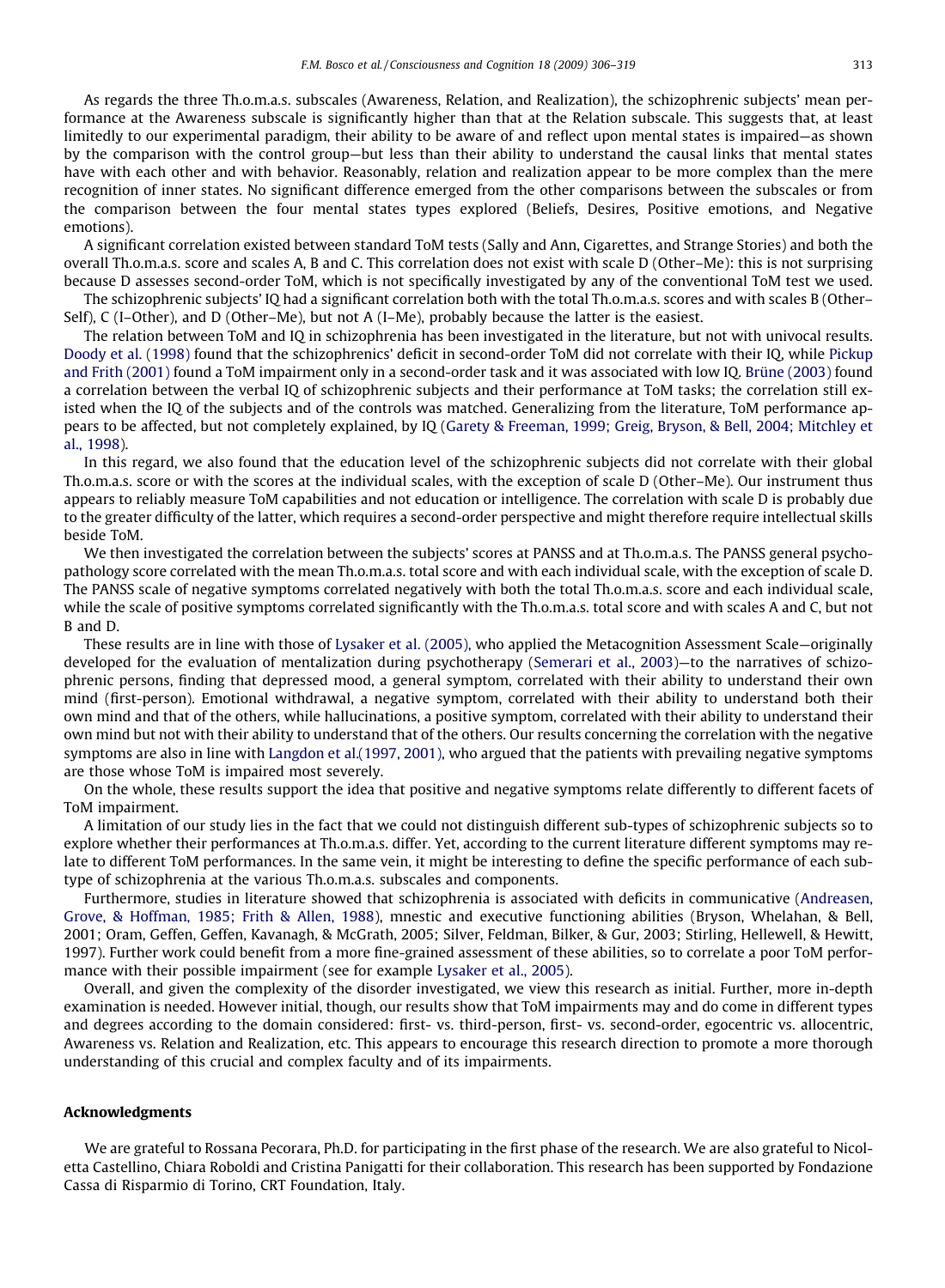## Appendix A. The interview

This appendix contains the complete interview, divided into subscales. The numbers in parentheses indicate the position of each question in the evaluation grid [\(Appendix B\)](#page-10-0). For the sake of this presentation, the questions have been reordered following the theoretical order in which they are discussed in the article; the actual order of presentation was: 1-1a-2- 31-31a-32-11-11a-12-21-21a-22-3-3a-4-5-6-6a-33-33a-35-35a-34-37-38-13-13a-14-14a-15-15a-16-16a-23-23a-24-26-27- 28-36-7-7a-8-8a-9-10-39-29-17-17a-18-19-20.

Th.o.m.a.s. being a semi-structured interview means that the interviewee's replies may sometimes anticipate some questions that would have the subject of a specific question at a later point. Analogously, explanations and examples may or may not be spontaneously offered by the interviewee. Therefore, a certain redundancy exists in the interview as it is presented here; this serves to remind the interviewer to ask for all the information needed, unless it has been spontaneously provided by the interviewee.

#### A.1. Introduction

We are examining the idea of mind that each of us has. This study is being conducted on behalf of the University.

To this purpose we have devised a series of questions aimed at understanding what is generally meant by ''mind". These questions cannot evaluate the interviewee's intelligence or personality. There are no correct or incorrect answers to them: each reply simply reflects each person's position in relation to the topic.

The questions are not meant to be inquisitive: when you are asked to give examples based on your personal experience, this is only done to help us understand exactly what you mean. You may refuse to answer any question if you so wish, and we shall end this interview at any moment if you become unwilling to continue.

We ask that you either reply sincerely or not at all: we prefer you to leave a blank space than to give an insincere reply. Finally, please do not hesitate to ask any explanations you may require about the meaning of the questions. You may take as much time as you need to answer the questions.

If you wish to ask me any question now, I will be pleased to answer it. Otherwise, we can start as soon as you are ready.

## A.1.1. Scale A (I–Me)

- [1] Do you happen to experience emotions that make you feel good? What? On what occasions? Can you give an example?
- [1a] (If the answer is negative) Why not?
- [2] When you feel good, does that make any difference to you? What are the differences? Can you give an example of how you act or think, or of things that happen to you when you feel good?

[3] Do you happen to experience emotions that make you feel bad? What? On what occasions? Can you give an example?

- [3a] (If the answer is negative) Have you ever asked yourself why?
- [4] When you feel bad, does that make any difference to you? What are the differences?

Can you give an example of how you act or think, or of things that happen to you when you feel bad?

- [5] When you feel bad, do you feel you understand why? Can you give an example?
- [6] Can you change your mood, when you want to? How? On what occasions? Can you give me an example?
- [6a] (If the answer is negative) Why can't you?
- [7] Do you happen to have wishes, and know what you want? What? On what occasions? Can you give an example?
- [7a] (If the answer is negative)
	- Do you ever ask yourself why?
- [8] Do you try to fulfill your wishes? How? On what occasions? Can you give an example?
- [8a] (If the answer is negative) Why don't you try?
- [9] Do you succeed in getting what you want? How? On what occasions? Can you give an example?
- [10] Can you explain why you succeed/do not succeed?

# A.1.2. Scale B (Other–Self)

[11] Do the other persons happen to experience emotions that make them feel good? What? On what occasions? Can you give an example?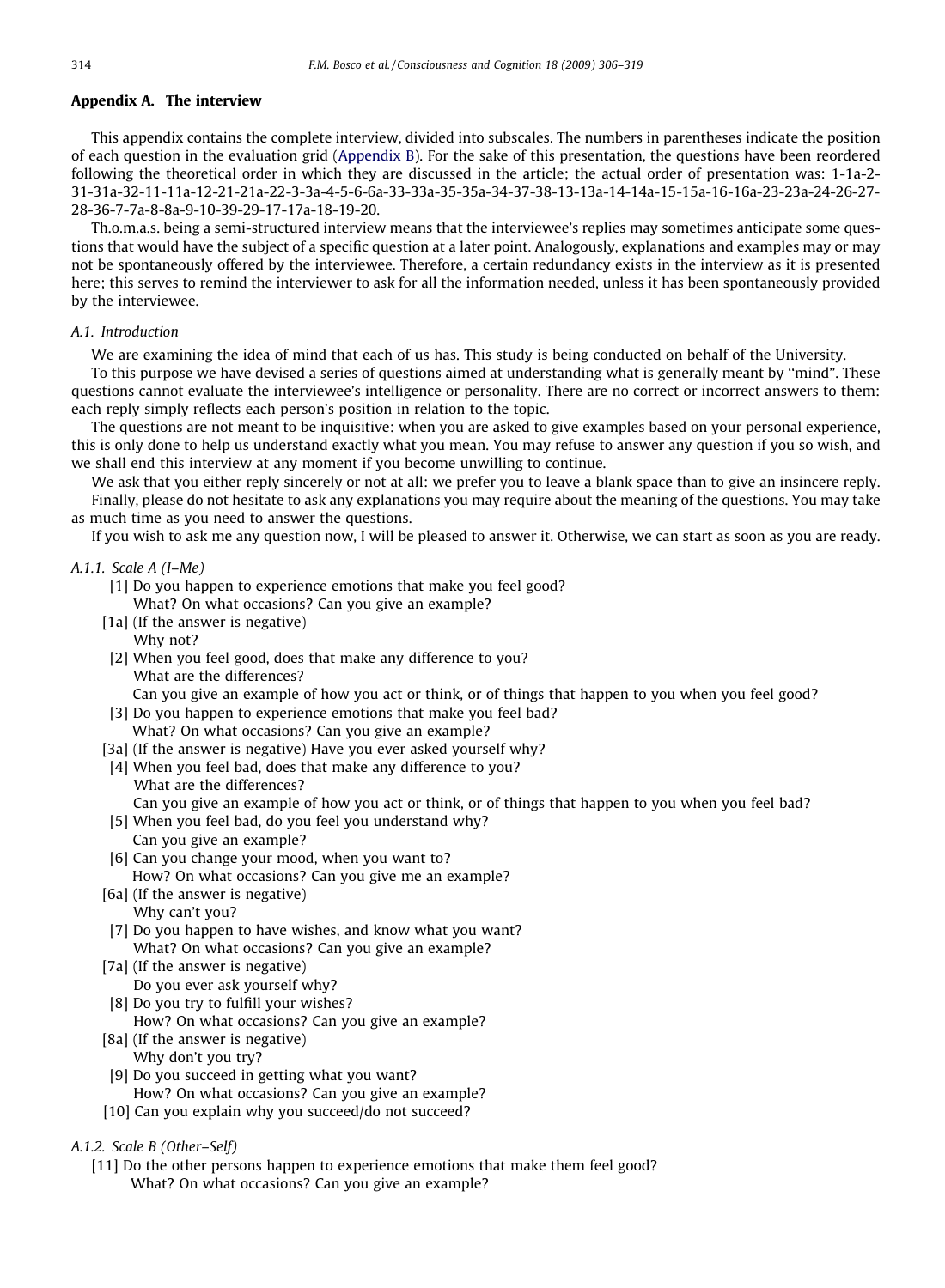| [11a] (If the answer is negative)                                                                     |
|-------------------------------------------------------------------------------------------------------|
| Why not, in your opinion?                                                                             |
| [12] When the others feel good, does that make any difference to them?                                |
| What differences does it make?                                                                        |
| Can you give an example of how they act or think, or of things happening to them when they feel good? |
| [13] And do the other persons happen to experience emotions that make them feel bad?                  |
| What? On what occasions? Can you give an example?                                                     |
| [13a] (If the answer is negative)                                                                     |
| Why not, in your opinion?                                                                             |
| [14] When the others feel bad, does that make any difference to them?                                 |
| What differences does it make?                                                                        |
| Can you give an example of how they act or think, or of things happening to them when they feel bad?  |
| [15] In your opinion, when the others feel bad, do they understand why?                               |
| Can you give an example?                                                                              |
| [15a] (If the answer is negative)                                                                     |
| Why don't they understand, in your opinion?                                                           |
| [16] And, in your opinion, can the others change their mood when they want to?                        |
| How? On what occasions? Can you give an example?                                                      |
|                                                                                                       |
| [16a] (If the answer is negative)                                                                     |
| Why not, in your opinion?                                                                             |
| [17] Do the others happen to have desires and know what they want?                                    |
| What sorts of desires do they have? Can you give an example?                                          |
| [17a] (If the answer is negative)                                                                     |
| Why not, in your opinion?                                                                             |
| [18] Do the others try to fulfill their desires?                                                      |
| How? On what occasions? Can you give an example?                                                      |
| [18a] (If the answer is negative)                                                                     |
| Why don't they try, in your opinion?                                                                  |
| [19] In your opinion, do the others succeed in getting what they want?                                |
| How? On what occasions? Can you give an example?                                                      |
| [20] Why do/don't they manage, in your opinion?                                                       |
| A.1.3. Scale C (I–Other)                                                                              |
| [21] Do you notice when the others feel good?                                                         |
| When does that happen? Can you give an example?                                                       |
| [21a] (If the answer is negative)                                                                     |
|                                                                                                       |
| Why don't you notice?                                                                                 |
| [22] When you notice that another person feels good, does that make any difference to you?            |
| What differences does it make?                                                                        |
| Can you give an example, of how you act or think, or of the things that happen to you?                |
| [23] Do you notice when the others feel bad?                                                          |
| When do you notice that? Can you give an example?                                                     |
| [23a] (If the answer is negative)                                                                     |
| Why don't you notice?                                                                                 |
| [24] When you notice that another person feels bad, does that make any difference to you?             |
| What differences does it make?                                                                        |
| Can you give an example of how you act or think, or of the things that happen to you?                 |
| [25] When the others feel bad, do you understand why?                                                 |
| Can you give an example?                                                                              |
| [25a] (If the answer is negative)                                                                     |
| Why can't you explain why other people feel bad?                                                      |
| [26] Do you ever want to influence the mood of the others?                                            |
| How? On what occasions? Can you give an example?                                                      |
| [27] Do you succeed in doing so?                                                                      |
| How? On what occasions? Can you give an example?                                                      |
| [28] How do you explain the fact that you manage/do not manage to do so?                              |
| [29] Do you think you understand the others' wishes?                                                  |
| What sort of wishes do they have? Can you give an example?                                            |
|                                                                                                       |
| A.1.4. Scale D (Other–Me)                                                                             |
| [31] Do the others notice when you feel good?                                                         |

When do they notice? Can you give an example?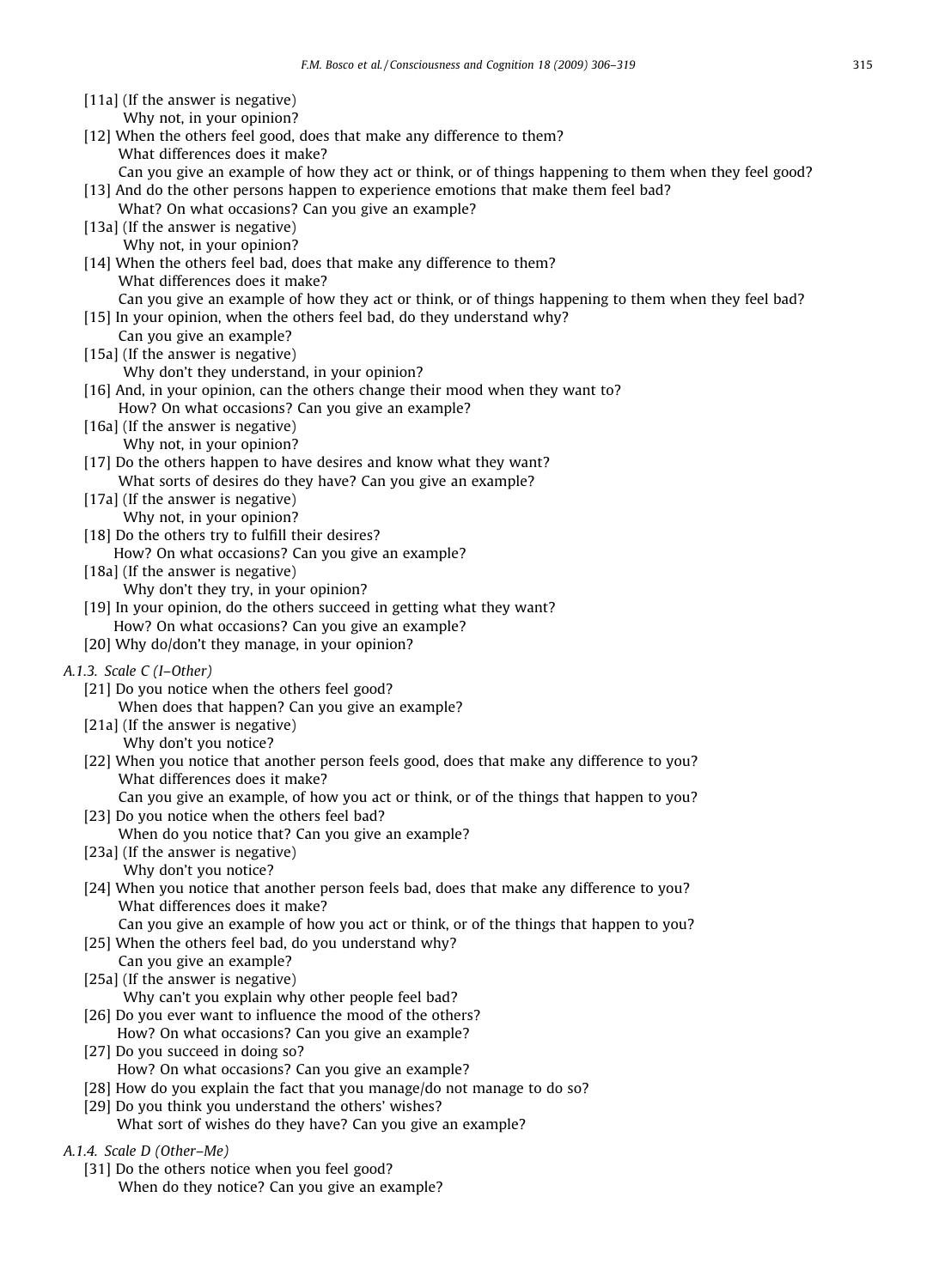- <span id="page-10-0"></span>[31a] (If the answer is negative) Why don't they notice?
- [32] When the others notice that you feel good, does that make any difference to them? What differences does it make? Can you give an example of how they act or think when they notice that you feel good?
- [33] Do the others notice when you feel bad?

When do they notice? Can you give an example?

- [33a] (If the answer is negative) Why don't they notice?
- [34] When the others notice that you feel bad, does that make any difference to them? What differences does it make?

Can you give an example of how they act or think when they notice that you feel bad?

- [35] When you feel bad, do the others understand why?
- Can you give an example?
- [35a] (If the answer is negative)

Why don't they understand?

- [37] Can the others influence your mood?
	- How? On what occasions? Can you give an example?
- [38] How do you explain that they succeed/do not succeed in doing so?
- [39] Do you think that the others understand your desires? In your opinion, what sort of wishes do they think you have? Can you give an example?

# Appendix B. Interview data coding grid

This appendix contains the grid for the coding and the insertion of the replies. Each question prompts the interviewee to supply a personal opinion regarding a specific aspect of how her mind or the mind of the others works. For example, question [3]: ''Do you happen to experience emotions that make you feel bad?" investigates the interviewee' ability to identify her own positive emotions (Scale A: I–Me; subscale: Awareness; dimension: Positive emotion).

The scores for each question are inserted in the corresponding cell, to provide both qualitative and quantitative data for the various domains of theory of mind.

| Scale:            | $A (I-Me)$ |          |             | B (Other–Self) |          |             |  |
|-------------------|------------|----------|-------------|----------------|----------|-------------|--|
| Subscale:         | Awareness  | Relation | Realization | Awareness      | Relation | Realization |  |
| <b>Beliefs</b>    | $\times$   |          | 10          | $\times$       | 15(15a)  | 20          |  |
| Desires           | 7(7a)      | 8(8a)    | 9           | 17(17a)        | 18(18a)  | 19          |  |
| Positive emotions | 1(1a)      |          | 6(6a)       | 11(11a)        | 12       | 16(16a)     |  |
| Negative emotions | 3(3a)      |          |             | 13(13a)        | 14       |             |  |
| Totals            |            |          |             |                |          |             |  |

| Scale:                      | $C$ (I-Other) |                 |             | $D$ (Other–Me) |          |             |  |
|-----------------------------|---------------|-----------------|-------------|----------------|----------|-------------|--|
| Subscale:                   | Awareness     | <b>Relation</b> | Realization | Awareness      | Relation | Realization |  |
| <b>Beliefs</b>              | $\times$      | 25(25a)         | 28          | $\times$       | 35(35a)  | 38          |  |
| Desires                     | 29            | 26              | $\times$    | 39             | $\times$ | $\times$    |  |
| Positive emotions           | 21(21a)       | 22              | 27          | 31(31a)        | 32       | 37          |  |
| Negative emotions<br>Totals | 23(23a)       | 24              |             | 33(33a)        | 34       |             |  |

# Appendix C. Rating criteria

This appendix contains the criteria used for scoring the replies.

The interview is recorded (with the interviewee's permission) and transcribed; the replies are rated on the transcript. Each judge assigns each reply a score ranging from 0 to 4 and inserts it in the relevant cell; each cell thus corresponds to a reply given by the interviewee and represents the specific intersection between two of the dimensions investigated.

The sample replies reported below are taken from actual interviews of the subjects who participated in the study  $(I =$  interviewer;  $H =$  healthy control;  $S =$  schizophrenics).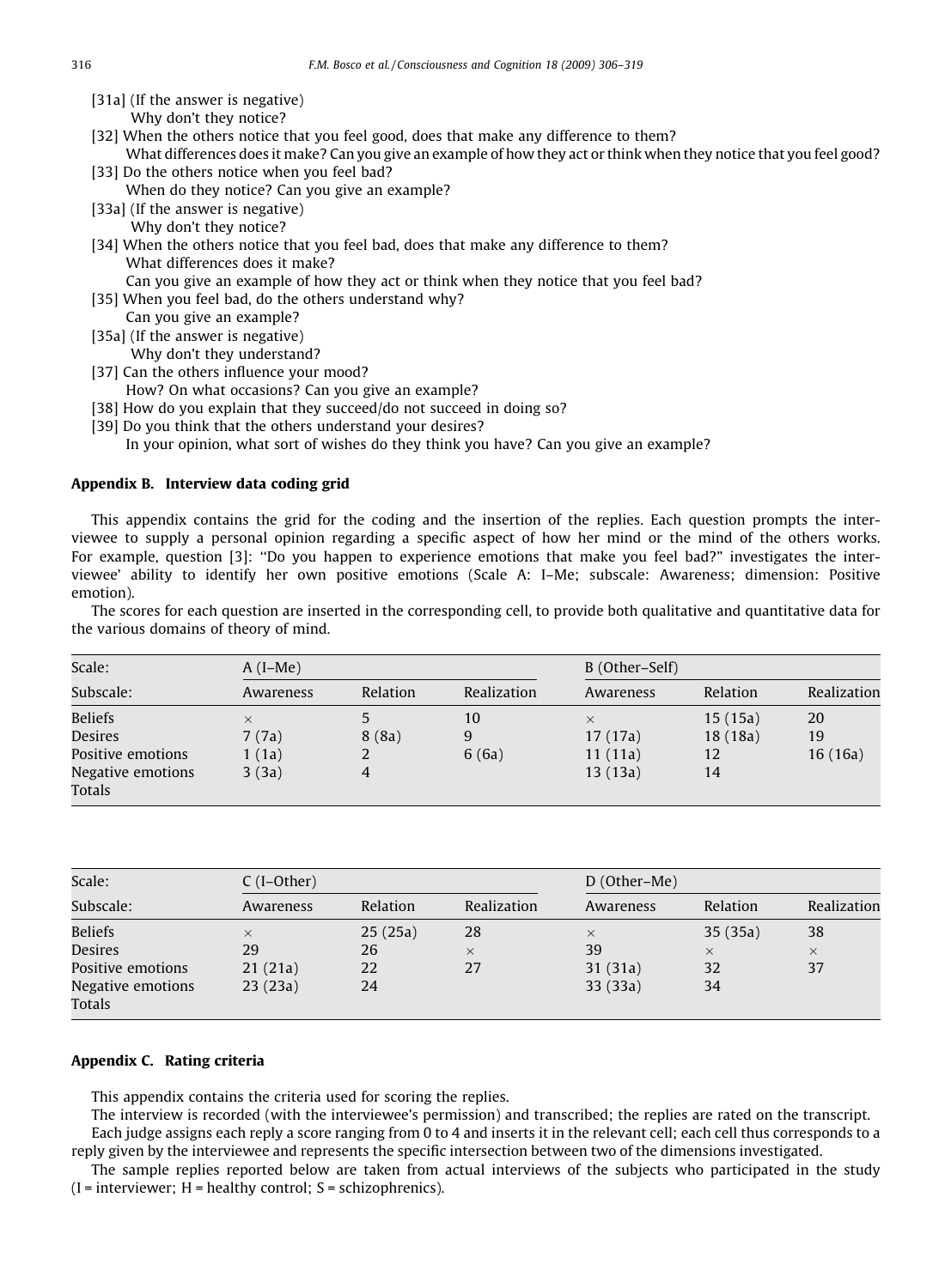## $C1$  Score = 0

A score of 0 is attributed:

- when the interviewee remains silent, however encouraged by the interviewer;
- when the reply is incomprehensibly confused, or completely irrelevant to the question, or detached from reality, as in the following example:

(I) And do the other persons experience emotions that make them feel good? Positive emotions... Do the others, like your friends or the members of your family experience positive emotions?

(Schizophrenic)...No.

(I) Don't the others experience positive emotions?

 $(S)$  No

- (I) Why, according to you, don't they?
- (S) Perhaps, they don't have them, they have no morals, they are immoral, I don't know.
- (I) Therefore, since they are immoral, they don't experience them?

(S) These are facts.

(I) And therefore they do not have positive emotions.

(S) No, I don't think they do.

C.2. Score = 1

A score of 1 is attributed:

- when the interviewee gains time without in fact providing any meaningful reply;
- when the interviewee says that she does not know how to reply or limits herself to replying yes or no without adding anything else, however encouraged by the interviewer;
- when the reply is confused or inconsistent with regard to the question:
- when an example is provided (spontaneously or after a request by the interviewer) which does not appear consistent with the reply itself, as in the following example:
	- (I) And when people feel good, does something change in them?
	- (S) No, something changes in the fact that I am there for them, let's say that they can rely on me.
	- (I) Can you give an example?
	- (S) It happened with this teacher.

C.3. Score = 2

A score of 2 is assigned to a reply which:

- is confused, albeit relevant to the question;
- is a mere repetition of the question without any further consideration or explanation (e.g., a tautological reply);
- expresses an emotional tone which is inconsistent with the question (e.g., an emotionally positive reply to a question concerning negative emotions);
- is not correctly aligned with the perspective required by the question, e.g., when the question concerns another person's emotional states (allocentric perspective) and the reply only refers to the interviewee himself or herself (egocentric perspective). For example:

(I) When you feel good, do other people notice this?

(S) To repeat, when I feel good, that is to say, I, my character... I have always tried to have a character, so as not to reveal my moods, because when I had those... those few moments I tried... to stay alone for a moment and then afterwards...

(I) On the other hand, when you feel good, do they then notice that?

(S) No, but they usually never see when I don't feel well because, I repeat, when I don't feel well, I tend to isolate myself, to be on my own...

(I) So what you say is that the others always see you, however, when you feel good, that is only when you feel good, because when you don't feel good, you disappear...

(S) But, to repeat, I'm not such a melodramatic person, yes, I have those moments, I get mad and I say S. (says his own name) you've got to react, there exists a problem, let's try to solve it...

(I) Therefore, the example is, precisely, your daily life, let's say...

(S) Yes

(I) OK.

C.4. Score = 3

A score of 3 is assigned to a reply which:

– is not articulated;

– is articulated and coherent, but provided with difficulty or only after several attempts on the part of the interviewer;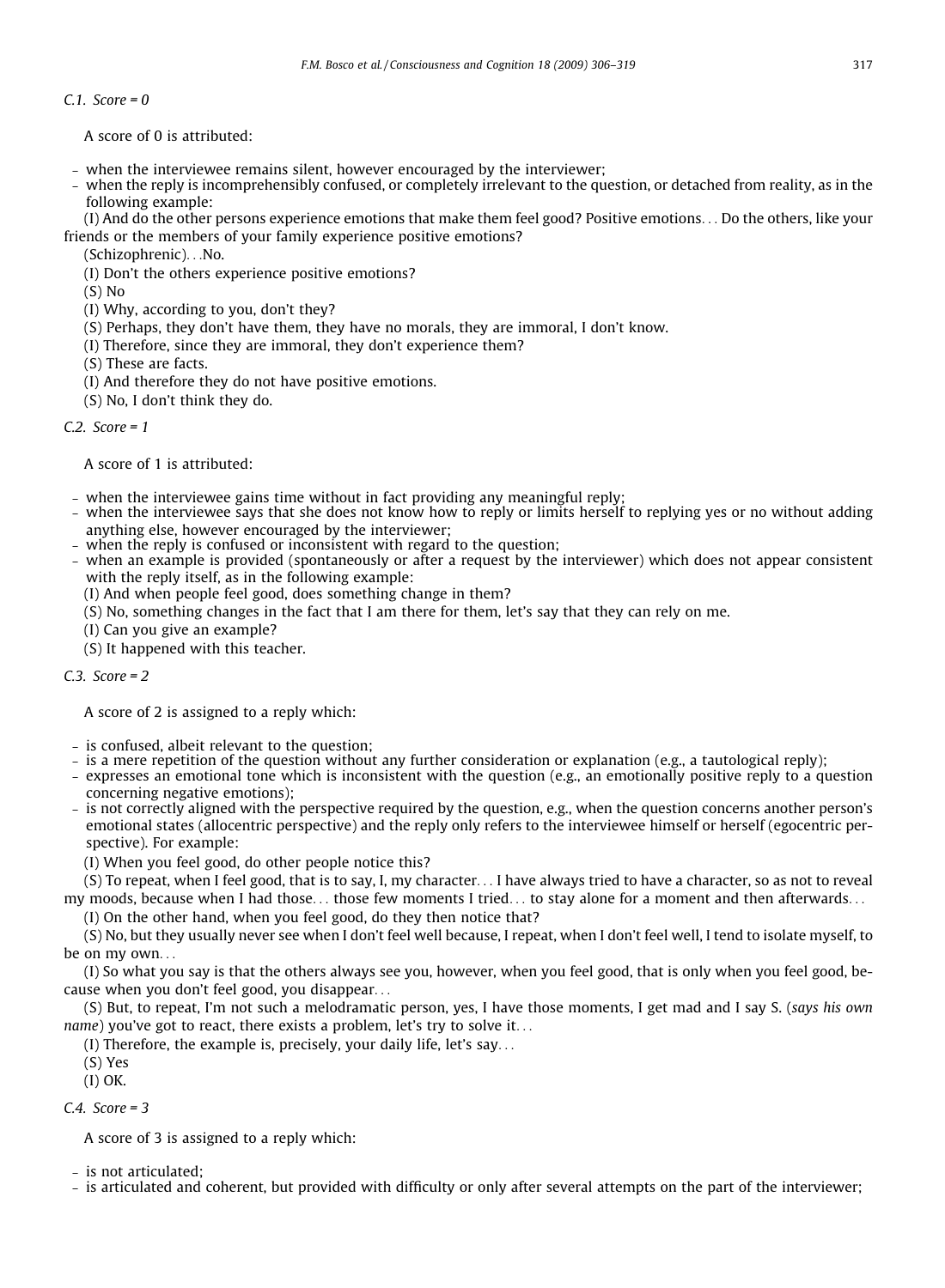- <span id="page-12-0"></span>– is consistent with the question but has no concrete, meaningful example;
- provides an example which is approximate, generic, meaningless, or only refers to behaviors instead of mental states or events;
- is coherent and consistent, but generic, stereotyped or only slightly contextualized. For example:
- (I) When you feel good, does something change in you, in your way of acting or thinking?

(H) Yes, I act more willingly, more calmly.

(I) What do you mean, more willingly?

(H) In the sense that I do something, both concerning the field of work or the... normal field.

(I) OK. Fine. Do you remember an occasion on which you felt good and, as a result, you felt more inclined to do something, more willing?

(H) Yes, more willing. A particular occasion... no, not at this moment...

(I) For example, that time when you dated this girl... what changed in you?

(H) Well, the change was that I felt rather... how can I say... rather... agitated, then I felt happy, I took... more willingly, wow, in my way of acting, doing...

#### $C.5. Score = 4$

A score of 4 is attributed to a reply which:

- is coherent, detailed and organized, with significant, coherent and contextualized examples;
- refers in different ways to the interviewee's own mental states and events and to those of the others, thus providing not a generic or prototypical reply, but a contextualized one which bears a relation to the interviewee's personal experience. For example:

(I) Do you experience emotions that make you feel good?

(H) Well, certainly, emotions are the most important things you can experience in your life, therefore there are emotions that can be linked to feelings, to what you see, therefore if you go to a beautiful place that yields emotions in you... for example, last winter I went to Brazil, I spent New Year's Eve in Brazil and I experienced wonderful emotions concerning how the people are, how I fitted in, like an emotion of feeling love for someone or finding, let's say of falling in love with another person, that is to say there are many moments in which one feels emotions.

To obtain a score of 4, it is not necessary for the interviewee to provide an example based on her personal experience: it is sufficient that the reply is contextualized in a well detailed manner, that there are differentiations; thus, an invented example may suffice if it is meaningful and well contextualized.

#### References

Andreasen, N. C., Grove, W. M., & Hoffman, R. E. (1985). Language abnormalities in schizophrenia. In M. V. Seeman & N. M. Menuck (Eds.), New perspectives in schizophrenia (pp. 97–120). New York: Macmillan Press.

APA (American Psychiatric Association) (1994). Diagnostic and statistical manual of mental disorders (4th ed.). Washington, DC.

Baron-Cohen, S., Leslie, A. M., & Frith, U. (1985). Does the autistic child have a theory of mind? Cognition, 21, 37–46.

- Baron-Cohen, S., Wheelwright, S., Hill, S., Raste, Y., & Plumb, I. (2001). The ''Reading the Mind in the Eyes" test revised version: A study with normal adults, and adults with Asperger syndrome or high functioning autism. Journal of Child Psychological Psychiatry, 42, 241–251.
- Blakemore, S. J., Sarfati, Y., Bazin, N., & Decety, J. (2003). The detection of intentional contingencies in simple animations in patients with delusions of persecution. Psychological Medicine, 33, 1433–1441.
- Bosco, F. M., Colle, L., Pecorara, R. S., & Tirassa, M. (2006). Th.o.m.a.s. Theory of Mind Assessment Scale: Uno strumento per la valutazione clinica della teoria della mente. Sistemi Intelligenti, 2, 215–242.
- Brüne, M. (2003). Theory of Mind and the role of IQ in chronic disorganized schizophrenia. Schizophrenia Research, 60, 57–64.
- Brüne, M. (2005a). Emotion recognition, ''theory of mind", and social behavior in schizophrenia. Psychiatry Research, 133, 135–147.

Brüne, M. (2005b). Theory of mind" in schizophrenia: A review of the literature. Schizophrenic Bulletin, 31, 21–42.

- Bryson, G., Whelahan, H. A., & Bell, M. (2001). Memory and executive function impairments in deficit syndrome schizophrenia. Psychiatry Research, 102, 29–37.
- Casacchia, M., Mazza, M., & Roncone, R. (2004). Theory of mind, social development and psychosis. Current Psychiatry Reports, 6, 183–189.
- Corcoran, R., Cahill, C., & Frith, C. D. (1997). The appreciation of visual jokes in people with schizophrenia. A study of ''mentalizing" ability. Schizophrenia Research, 24, 319–327.

Corcoran, R., Mercer, G., & Frith, C. D. (1995). Schizophrenia, symptomatology and social inference: Investigating theory of mind in people with schizophrenia. Schizophrenia Research, 17, 5–13.

Doody, G. A., Götz, M., Johnstone, E. C., Frith, C. D., & Cunningham Owens, D. G. (1998). Theory of Mind and psychoses. Psychological Medicine, 28, 397–405. Drury, V. M., Robinson, E. J., & Birchwood, M. (1998). Theory of mind skills during acute episode of psychosis and following recovery. Psychological Medicine, 28, 1101–1112.

Frith, C. D. (1992). The cognitive neuropsychology of schizophrenia. Hove, UK and Hillsdale, NJ: Erlbaum.

Frith, C. D. (1994). Theory of mind in schizophrenia. In A. S. David & J. C. Cutting (Eds.). Neuropsychology of schizophrenia (pp. 147–162). Hillsdale, NJ: Erlbaum.

Frith, C. D. (2004). Schizophrenia and theory of mind. Psychological Medicine, 34, 385–389.

Frith, C. D., & Allen, H. A. (1988). Language disorders in schizophrenia and their implications for neuropsychology. In P. Bebbington & P. McGuffin (Eds.), Schizophrenia: The major issues (pp. 172–186). Oxford, UK: Heinemann.

Frith, C. D., & Corcoran, R. (1996). Exploring 'theory of mind' in people with schizophrenia. Psychological Medicine, 26, 521–530.

Frith, U., & de Vignemont, F. (2005). Egocentrism, allocentrism, and Asperger syndrome. Consciousness and Cognition, 14, 719–738.

Gallagher, S. (2001). The practice of mind: Theory, simulation, or interaction? Journal of Consciousness Studies, 5–7, 83–108.

Gallagher, S., & Hutto, D. (2008). Understanding others through primary interaction and narrative. In T. Racine, C. Sinha, J. Zlatev, & E. Itkonen (Eds.), The shared mind: Perspectives on intersubjectivity. Amsterdam: Benjamin.